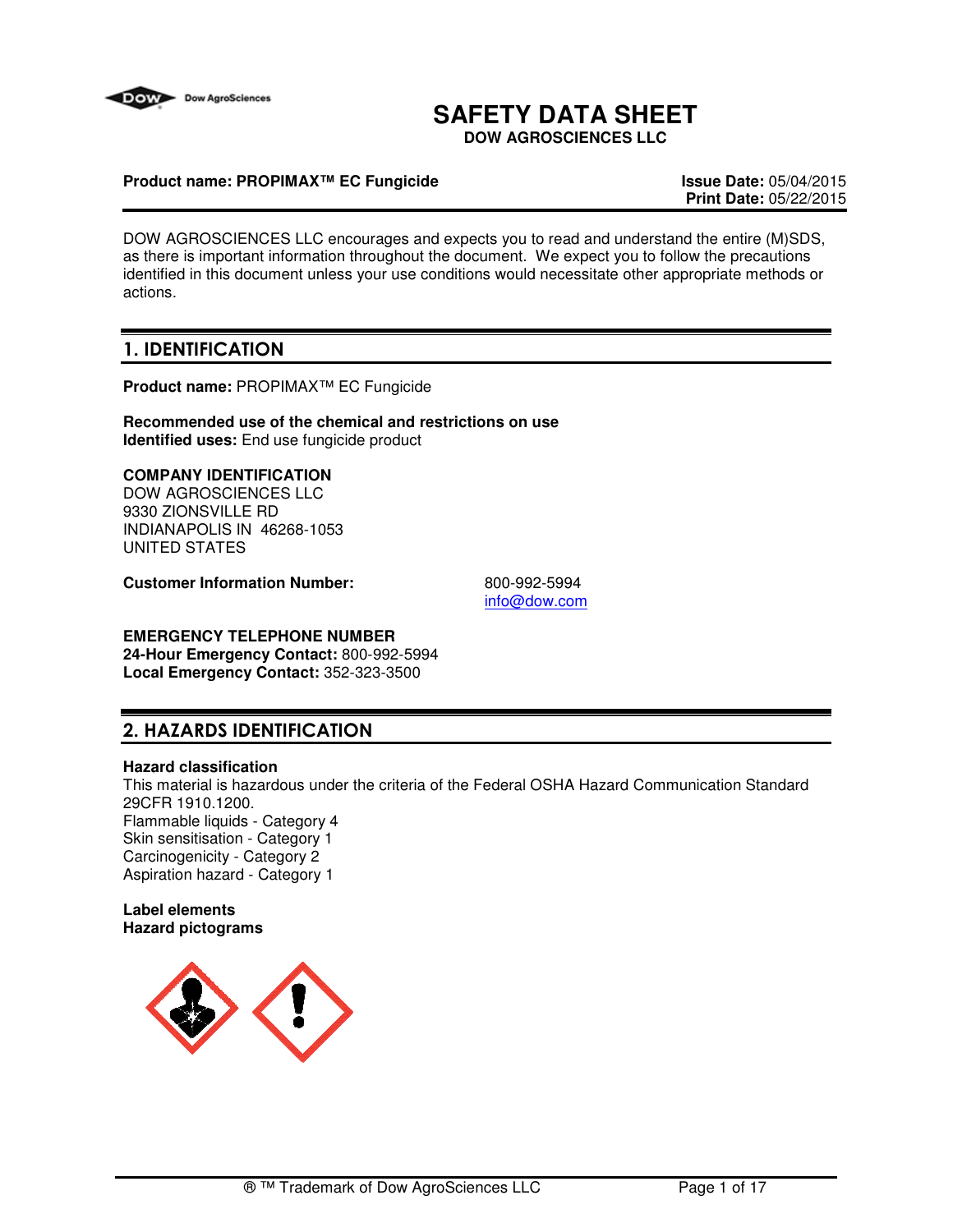## Signal word: **DANGER!**

## **Hazards**

Combustible liquid. May be fatal if swallowed and enters airways. May cause an allergic skin reaction. Suspected of causing cancer.

## **Precautionary statements**

#### **Prevention**

Obtain special instructions before use. Do not handle until all safety precautions have been read and understood. Keep away from heat/sparks/open flames/hot surfaces. - No smoking. Avoid breathing dust/ fume/ gas/ mist/ vapours/ spray. Contaminated work clothing should not be allowed out of the workplace. Wear protective gloves/ eye protection/ face protection. Use personal protective equipment as required.

## **Response**

IF SWALLOWED: Immediately call a POISON CENTER or doctor/ physician. IF ON SKIN: Wash with plenty of soap and water. IF exposed or concerned: Get medical advice/ attention. Do NOT induce vomiting. If skin irritation or rash occurs: Get medical advice/ attention. Wash contaminated clothing before reuse. In case of fire: Use dry sand, dry chemical or alcohol-resistant foam for extinction.

# **Storage**

Store in a well-ventilated place. Keep cool. Store locked up.

# **Disposal**

Dispose of contents/ container to an approved waste disposal plant.

# **Other hazards**

no data available

# 3. COMPOSITION/INFORMATION ON INGREDIENTS

This product is a mixture.

| <b>Component</b>       | <b>CASRN</b>  | <b>Concentration</b> |
|------------------------|---------------|----------------------|
|                        |               |                      |
| Propiconazole          | 60207-90-1    | 41.8%                |
| Heavy aromatic naphtha | 64742-94-5    | 44.5%                |
| Naphthalene            | $91 - 20 - 3$ | 4.6%                 |
| 1,2,4-Trimethylbenzene | $95 - 63 - 6$ | 2.2%                 |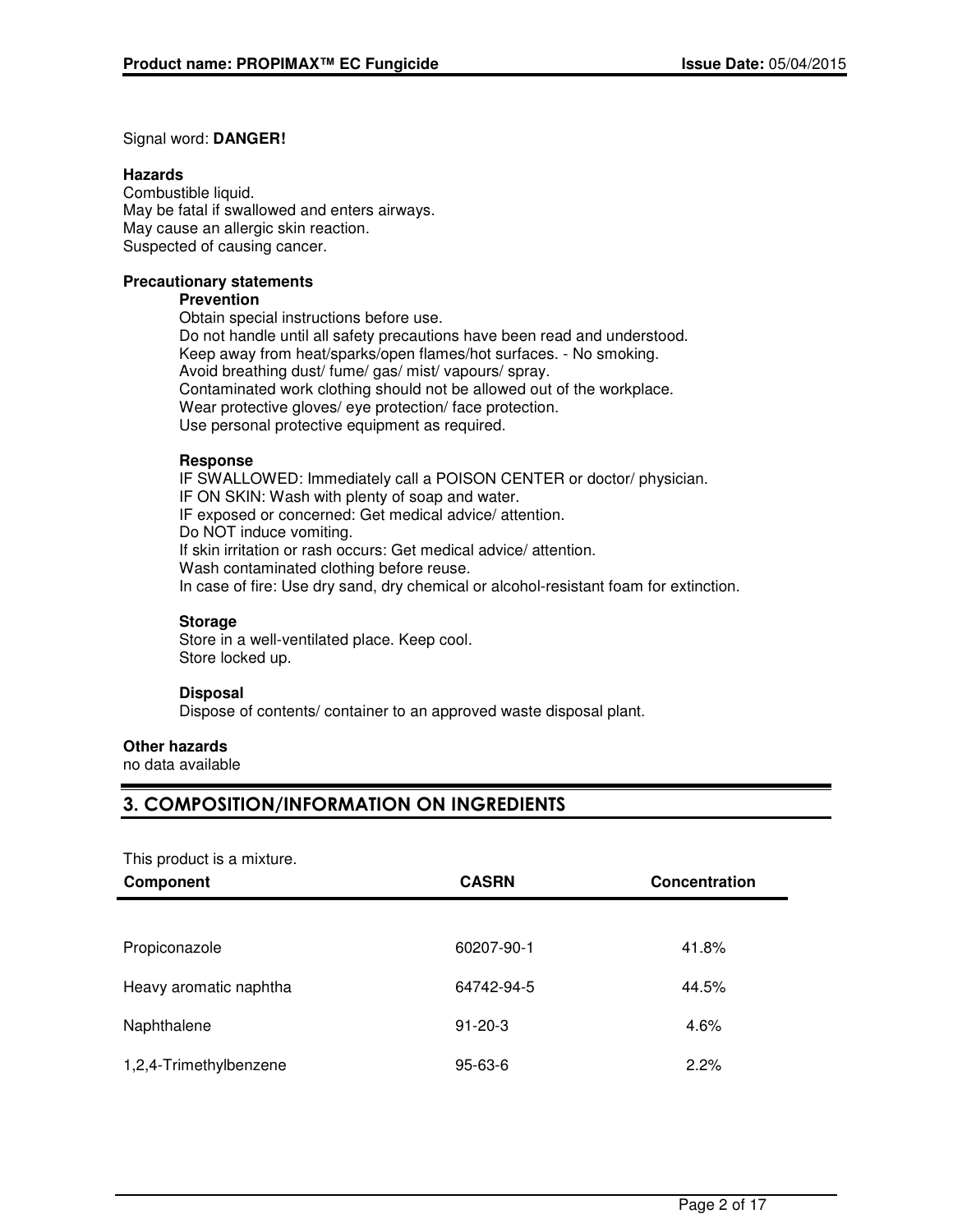| Propylene glycol | $57 - 55 - 6$ | 2.0% |
|------------------|---------------|------|
| Balance          | Not available | 4.9% |

# 4. FIRST AID MEASURES

# **Description of first aid measures**

**General advice:** First Aid responders should pay attention to self-protection and use the recommended protective clothing (chemical resistant gloves, splash protection). If potential for exposure exists refer to Section 8 for specific personal protective equipment.

**Inhalation:** Move person to fresh air. If person is not breathing, call an emergency responder or ambulance, then give artificial respiration; if by mouth to mouth use rescuer protection (pocket mask etc). Call a poison control center or doctor for treatment advice. If breathing is difficult, oxygen should be administered by qualified personnel.

**Skin contact:** Take off contaminated clothing. Wash skin with soap and plenty of water for 15-20 minutes. Call a poison control center or doctor for treatment advice. Wash clothing before reuse. Shoes and other leather items which cannot be decontaminated should be disposed of properly. Suitable emergency safety shower facility should be available in work area.

**Eye contact:** Hold eyes open and rinse slowly and gently with water for 15-20 minutes. Remove contact lenses, if present, after the first 5 minutes, then continue rinsing eyes. Call a poison control center or doctor for treatment advice. Suitable emergency eye wash facility should be available in work area.

**Ingestion:** Do not induce vomiting. Call a physician and/or transport to emergency facility immediately.

**Most important symptoms and effects, both acute and delayed:** Aside from the information found under Description of first aid measures (above) and Indication of immediate medical attention and special treatment needed (below), any additional important symptoms and effects are described in Section 11: Toxicology Information.

#### **Indication of any immediate medical attention and special treatment needed**

**Notes to physician:** The decision of whether to induce vomiting or not should be made by a physician. If lavage is performed, suggest endotracheal and/or esophageal control. Danger from lung aspiration must be weighed against toxicity when considering emptying the stomach. Maintain adequate ventilation and oxygenation of the patient. No specific antidote. Treatment of exposure should be directed at the control of symptoms and the clinical condition of the patient. Have the Safety Data Sheet, and if available, the product container or label with you when calling a poison control center or doctor, or going for treatment. Skin contact may aggravate preexisting dermatitis.

# 5. FIREFIGHTING MEASURES

**Suitable extinguishing media:** Water fog or fine spray. Dry chemical fire extinguishers. Carbon dioxide fire extinguishers. Foam. General purpose synthetic foams (including AFFF type) or protein foams are preferred if available. Alcohol resistant foams (ATC type) may function.

**Unsuitable extinguishing media:** no data available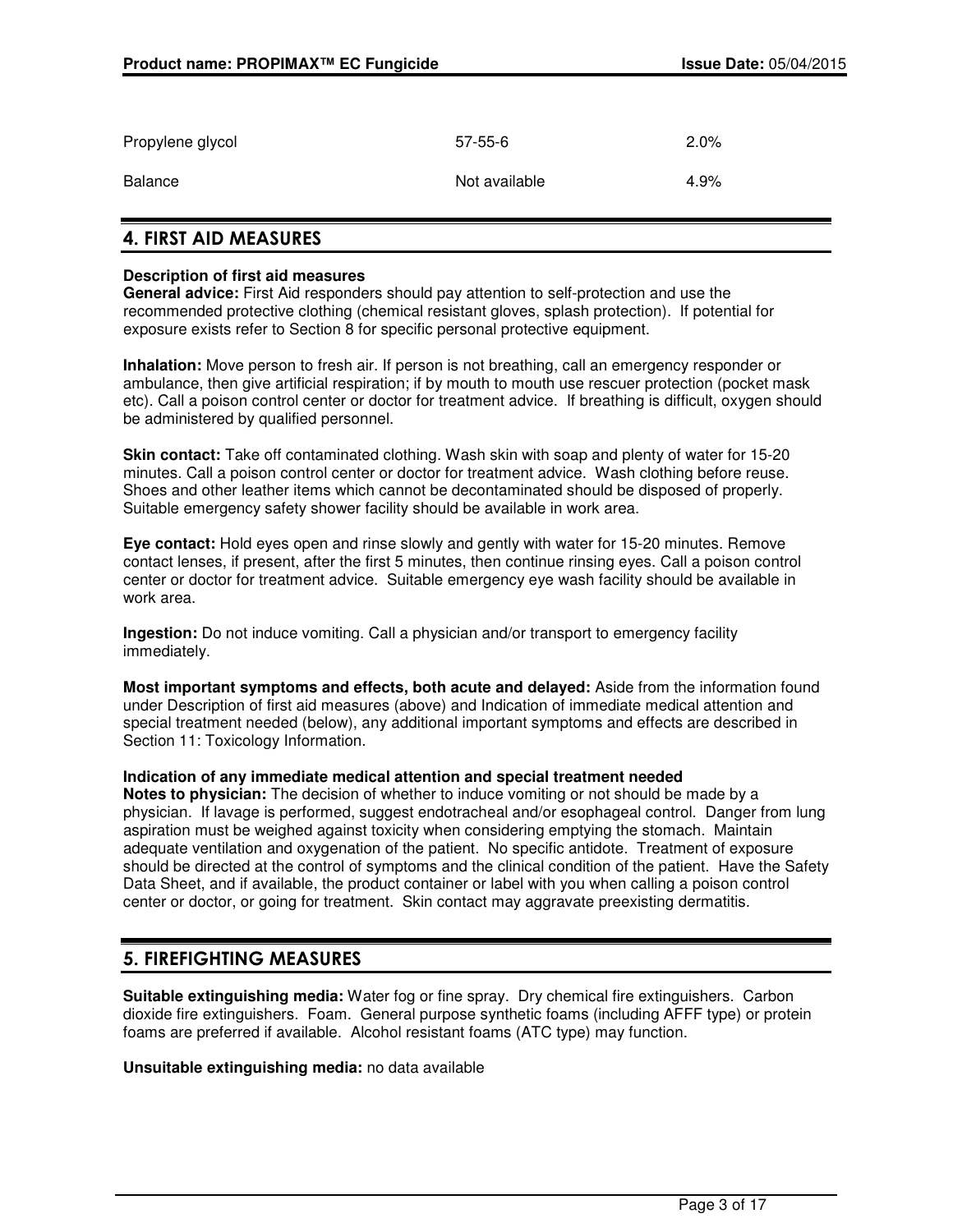#### **Special hazards arising from the substance or mixture**

**Hazardous combustion products:** During a fire, smoke may contain the original material in addition to combustion products of varying composition which may be toxic and/or irritating. Combustion products may include and are not limited to: Carbon monoxide. Carbon dioxide.

**Unusual Fire and Explosion Hazards:** Violent steam generation or eruption may occur upon application of direct water stream to hot liquids. Dense smoke is produced when product burns.

### **Advice for firefighters**

**Fire Fighting Procedures:** Keep people away. Isolate fire and deny unnecessary entry. Consider feasibility of a controlled burn to minimize environment damage. Foam fire extinguishing system is preferred because uncontrolled water can spread possible contamination. Do not use direct water stream. May spread fire. Burning liquids may be moved by flushing with water to protect personnel and minimize property damage. Contain fire water run-off if possible. Fire water run-off, if not contained, may cause environmental damage. Review the "Accidental Release Measures" and the "Ecological Information" sections of this (M)SDS.

**Special protective equipment for firefighters:** Wear positive-pressure self-contained breathing apparatus (SCBA) and protective fire fighting clothing (includes fire fighting helmet, coat, trousers, boots, and gloves). If protective equipment is not available or not used, fight fire from a protected location or safe distance.

# 6. ACCIDENTAL RELEASE MEASURES

**Personal precautions, protective equipment and emergency procedures:** Isolate area. Keep unnecessary and unprotected personnel from entering the area. Keep upwind of spill. Ventilate area of leak or spill. No smoking in area. Refer to section 7, Handling, for additional precautionary measures. Use appropriate safety equipment. For additional information, refer to Section 8, Exposure Controls and Personal Protection.

**Environmental precautions:** Prevent from entering into soil, ditches, sewers, waterways and/or groundwater. See Section 12, Ecological Information. Spills or discharge to natural waterways is likely to kill aquatic organisms.

**Methods and materials for containment and cleaning up:** Contain spilled material if possible. Small spills: Absorb with materials such as: Clay. Dirt. Sand. Sweep up. Collect in suitable and properly labeled containers. Large spills: Contact Dow AgroSciences for clean-up assistance. See Section 13, Disposal Considerations, for additional information.

# 7. HANDLING AND STORAGE

**Precautions for safe handling:** Keep out of reach of children. Keep away from heat, sparks and flame. Do not swallow. Avoid contact with eyes, skin, and clothing. Avoid breathing vapor or mist. Avoid prolonged or repeated contact with skin. Wash thoroughly after handling. Keep container closed. Use with adequate ventilation. See Section 8, EXPOSURE CONTROLS AND PERSONAL PROTECTION.

Containers, even those that have been emptied, can contain vapors. Do not cut, drill, grind, weld, or perform similar operations on or near empty containers.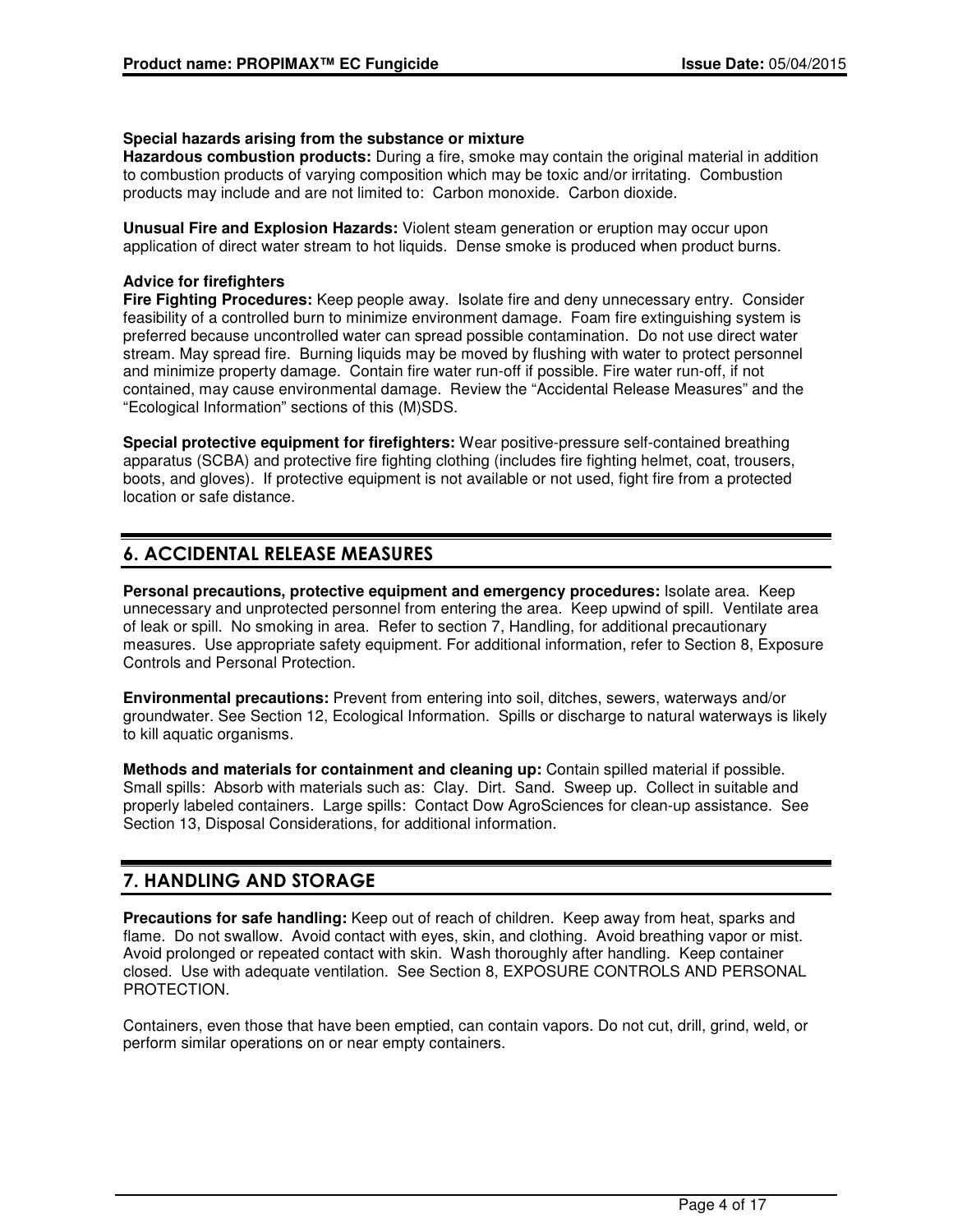**Conditions for safe storage:** Store in a dry place. Store in original container. Keep container tightly closed when not in use. Do not store near food, foodstuffs, drugs or potable water supplies.

# 8. EXPOSURE CONTROLS/PERSONAL PROTECTION

# **Control parameters**

Exposure limits are listed below, if they exist.

| Component              | Regulation   | <b>Type of listing</b> | <b>Value/Notation</b> |
|------------------------|--------------|------------------------|-----------------------|
| Naphthalene            | Dow IHG      | TWA                    | 10 ppm                |
|                        | Dow IHG      | TWA                    | Absorbed via skin     |
|                        | Dow IHG      | <b>STEL</b>            | 15 ppm                |
|                        | Dow IHG      | <b>STEL</b>            | Absorbed via skin     |
|                        | <b>ACGIH</b> | TWA                    | 10 ppm                |
|                        | ACGIH        | TWA                    | Absorbed via skin     |
|                        | OSHA Z-1     | TWA                    | 50 mg/m3 10 ppm       |
| 1,2,4-Trimethylbenzene | <b>ACGIH</b> | TWA                    | 25 ppm                |
| Propylene glycol       | US WEEL      | TWA                    | 10 mg/m $3$           |

RECOMMENDATIONS IN THIS SECTION ARE FOR MANUFACTURING, COMMERCIAL BLENDING AND PACKAGING WORKERS. APPLICATORS AND HANDLERS SHOULD SEE THE PRODUCT LABEL FOR PROPER PERSONAL PROTECTIVE EQUIPMENT AND CLOTHING.

## **Exposure controls**

**Engineering controls:** Use engineering controls to maintain airborne level below exposure limit requirements or guidelines. If there are no applicable exposure limit requirements or guidelines, use only with adequate ventilation. Local exhaust ventilation may be necessary for some operations.

#### **Individual protection measures**

**Eye/face protection:** Use chemical goggles. If exposure causes eye discomfort, use a fullface respirator.

## **Skin protection**

**Hand protection:** Use gloves chemically resistant to this material. Examples of preferred glove barrier materials include: Polyethylene. Ethyl vinyl alcohol laminate ("EVAL"). Polyvinyl chloride ("PVC" or "vinyl"). Styrene/butadiene rubber. Viton. Examples of acceptable glove barrier materials include: Butyl rubber. Chlorinated polyethylene. Natural rubber ("latex"). Neoprene. Nitrile/butadiene rubber ("nitrile" or "NBR"). NOTICE: The selection of a specific glove for a particular application and duration of use in a workplace should also take into account all relevant workplace factors such as, but not limited to: Other chemicals which may be handled, physical requirements (cut/puncture protection, dexterity, thermal protection), potential body reactions to glove materials, as well as the instructions/specifications provided by the glove supplier.

**Other protection:** Use protective clothing chemically resistant to this material. Selection of specific items such as face shield, boots, apron, or full body suit will depend on the task.

**Respiratory protection:** Respiratory protection should be worn when there is a potential to exceed the exposure limit requirements or guidelines. If there are no applicable exposure limit requirements or guidelines, use an approved respirator. Selection of air-purifying or positivepressure supplied-air will depend on the specific operation and the potential airborne concentration of the material. For emergency conditions, use an approved positive-pressure self-contained breathing apparatus.

The following should be effective types of air-purifying respirators: Organic vapor cartridge with a particulate pre-filter.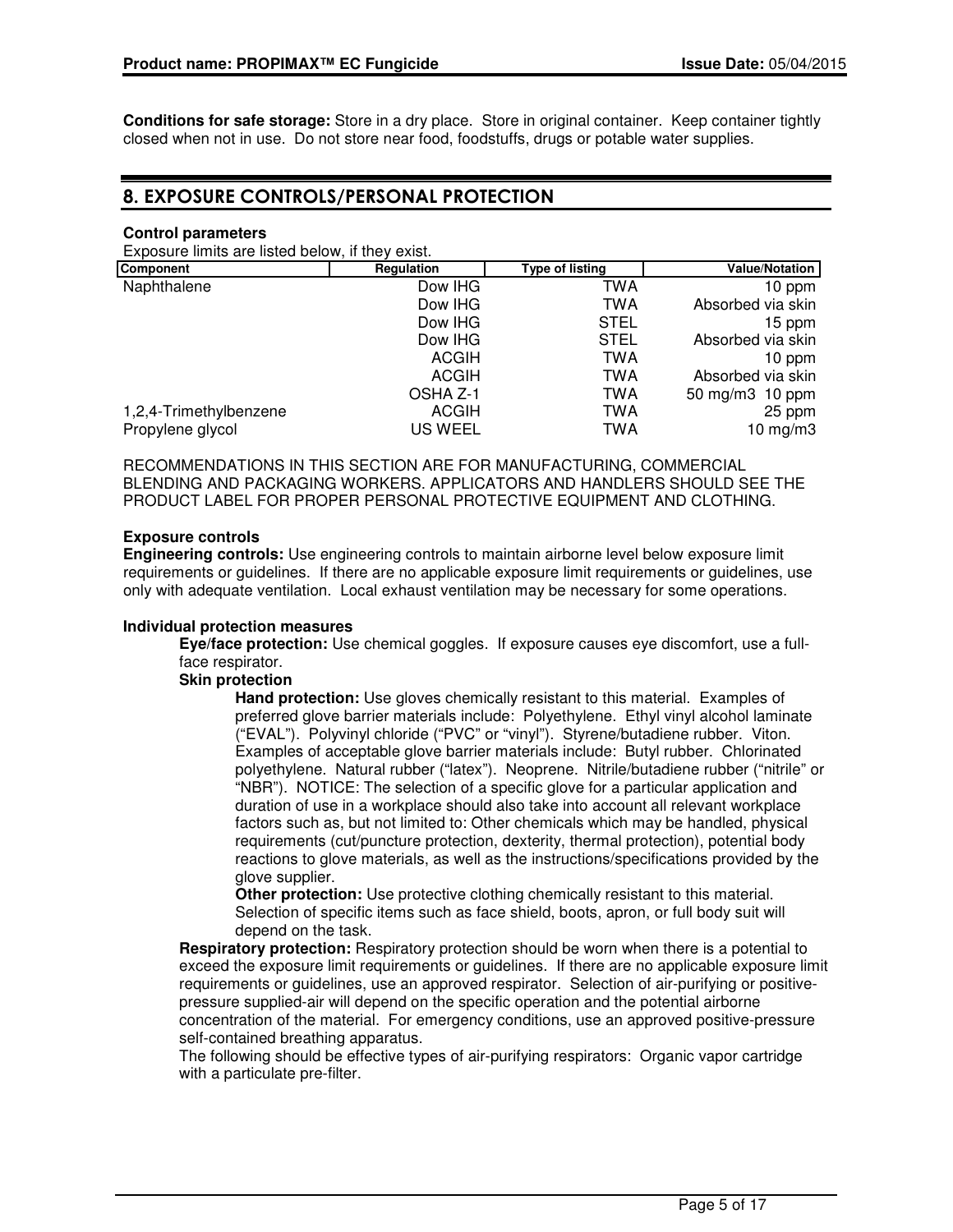# 9. PHYSICAL AND CHEMICAL PROPERTIES

| Appearance                                        |                                                                  |
|---------------------------------------------------|------------------------------------------------------------------|
| <b>Physical state</b>                             | Liquid.                                                          |
| Color                                             | Yellow to brown                                                  |
| Odor                                              | Aromatic                                                         |
| <b>Odor Threshold</b>                             | No test data available                                           |
| рH                                                | 5.36 1% CIPAC MT 75.2                                            |
| <b>Melting point/range</b>                        | Not applicable                                                   |
| <b>Freezing point</b>                             | No test data available                                           |
| Boiling point (760 mmHg)                          | Not applicable                                                   |
| <b>Flash point</b>                                | closed cup 66.5 °C (151.7 °F) Closed Cup                         |
| <b>Evaporation Rate (Butyl Acetate</b><br>= 1)    | No test data available                                           |
| Flammability (solid, gas)                         | no data available                                                |
| Lower explosion limit                             | Not applicable                                                   |
| <b>Upper explosion limit</b>                      | Not applicable                                                   |
| <b>Vapor Pressure</b>                             | Not applicable                                                   |
| <b>Relative Vapor Density (air = 1)</b>           | Not applicable                                                   |
| Relative Density (water $= 1$ )                   | 1.0441 at 20 °C (68 °F) Digital Density Meter (Oscillating Coil) |
| <b>Water solubility</b>                           | emulsifiable                                                     |
| <b>Partition coefficient: n-</b><br>octanol/water | no data available                                                |
| <b>Auto-ignition temperature</b>                  | Not applicable                                                   |
| <b>Decomposition temperature</b>                  | No test data available                                           |
| <b>Dynamic Viscosity</b>                          | 10.9 mPa.s at 25 ℃ (77 °F)                                       |
| <b>Kinematic Viscosity</b>                        | No test data available                                           |
| <b>Explosive properties</b>                       | <b>No</b>                                                        |
| <b>Oxidizing properties</b>                       | No significant increase (>5C) in temperature.                    |
| <b>Liquid Density</b>                             | 1.042 g/cm3 at 20 °C (68 °F) Digital density meter               |
| Molecular weight                                  | no data available                                                |

NOTE: The physical data presented above are typical values and should not be construed as a specification.

# 10. STABILITY AND REACTIVITY

**Reactivity:** no data available

**Chemical stability:** Thermally stable at recommended temperatures and pressures.

**Possibility of hazardous reactions:** Polymerization will not occur.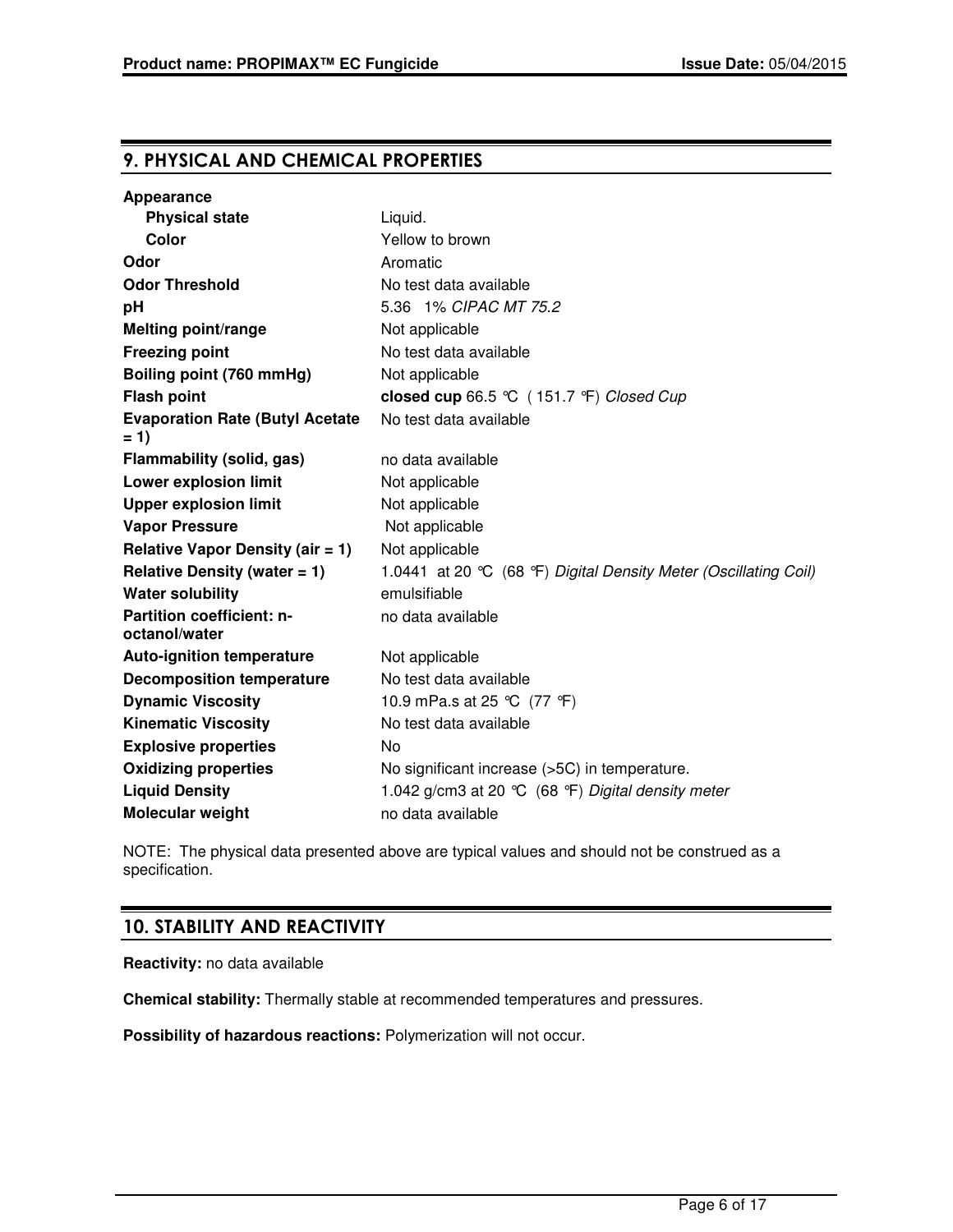**Conditions to avoid:** Active ingredient decomposes at elevated temperatures.

**Incompatible materials:** Avoid contact with: Strong acids. Strong bases. Strong oxidizers.

**Hazardous decomposition products:** Decomposition products depend upon temperature, air supply and the presence of other materials.

# 11. TOXICOLOGICAL INFORMATION

Toxicological information on this product or its components appear in this section when such data is available.

#### **Acute toxicity**

#### **Acute oral toxicity**

Low toxicity if swallowed. Small amounts swallowed incidentally as a result of normal handling operations are not likely to cause injury; however, swallowing larger amounts may cause injury.

As product: Single dose oral LD50 has not been determined. Based on information for component(s): Estimated. LD50, Rat, 3,000 mg/kg

#### **Acute dermal toxicity**

Prolonged skin contact is unlikely to result in absorption of harmful amounts.

As product: The dermal LD50 has not been determined. Based on information for component(s): Estimated. LD50, Rabbit, > 3,500 mg/kg

#### **Acute inhalation toxicity**

Prolonged excessive exposure to mist may cause adverse effects. Excessive exposure may cause irritation to upper respiratory tract (nose and throat) and lungs. Signs and symptoms of excessive exposure may include: May cause central nervous system effects. Anesthetic or narcotic effects. Headache. Sweating. Nausea and/or vomiting. As product: The LC50 has not been determined.

#### **Skin corrosion/irritation**

Brief contact may cause slight skin irritation with local redness. Prolonged contact may cause skin irritation with local redness. May cause drying and flaking of the skin.

## **Serious eye damage/eye irritation**

May cause slight eye irritation. May cause slight corneal injury. Vapor may cause eye irritation experienced as mild discomfort and redness.

#### **Sensitization**

For the active ingredient(s): Skin contact may cause an allergic skin reaction.

For respiratory sensitization: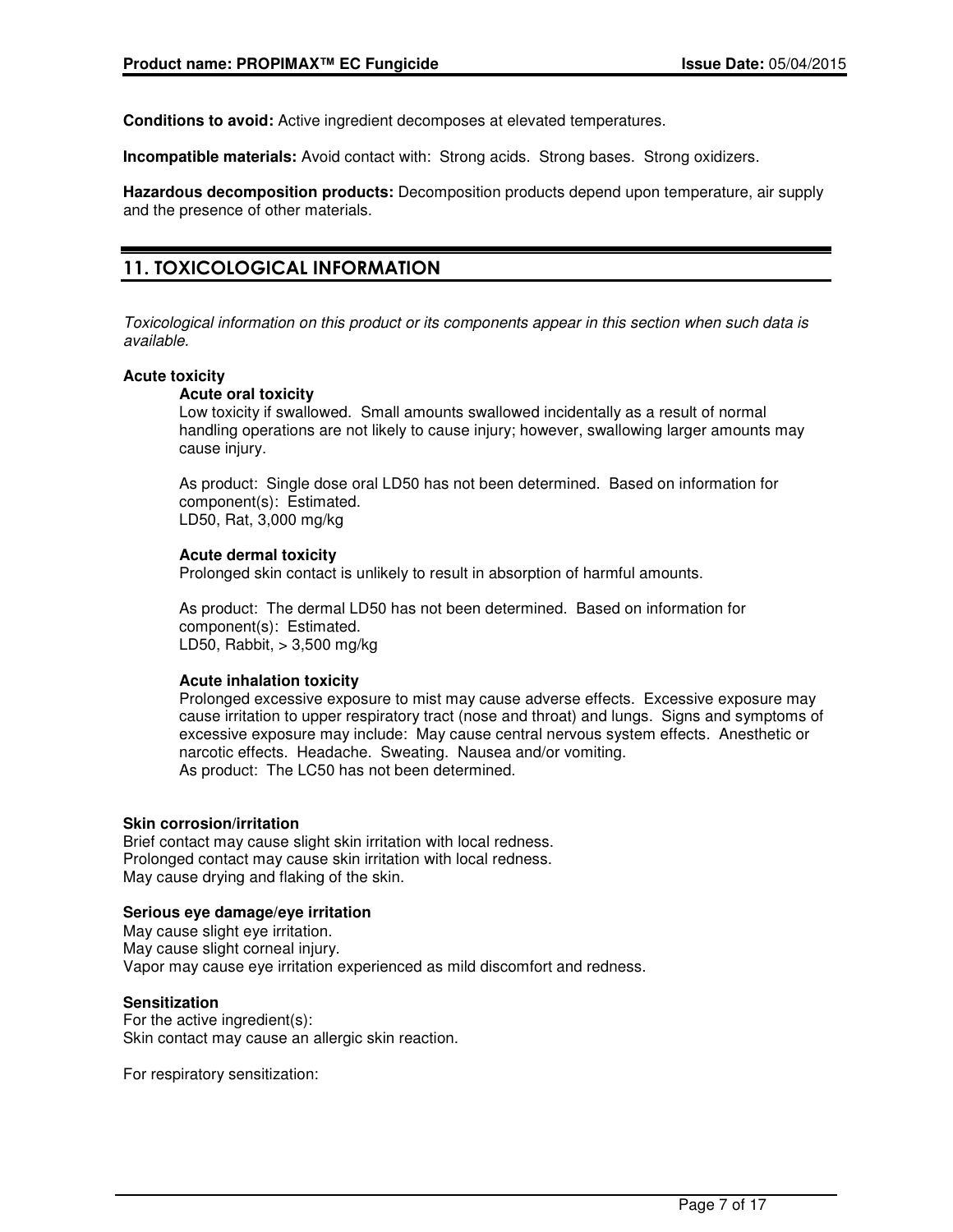No relevant data found.

## **Specific Target Organ Systemic Toxicity (Single Exposure)**

Available data are inadequate to determine single exposure specific target organ toxicity.

# **Specific Target Organ Systemic Toxicity (Repeated Exposure)**

For the active ingredient(s): In animals, effects have been reported on the following organs: Liver. For the solvent(s): In animals, effects have been reported on the following organs: Gastrointestinal tract. Respiratory tract. Thyroid. Urinary tract. Lung. Dose levels producing these effects were many times higher than any dose levels expected from exposure due to use. Cataracts and other eye effects have been reported in humans repeatedly exposed to naphthalene vapor or dust. Ingestion of naphthalene by humans has caused hemolytic anemia.

#### **Carcinogenicity**

For the active ingredient(s): Has caused cancer in some laboratory animals. However, the relevance of this to humans is unknown. Contains naphthalene which has caused cancer in some laboratory animals. In humans, there is limited evidence of cancer in workers involved in naphthalene production. Limited oral studies in rats were negative.

### **Teratogenicity**

For the active ingredient(s): Has been toxic to the fetus in laboratory animals at doses toxic to the mother. Has caused birth defects in lab animals only at doses producing severe toxicity in the mother.

#### **Reproductive toxicity**

For the active ingredient(s): In laboratory animal studies, effects on reproduction have been seen only at doses that produced significant toxicity to the parent animals.

### **Mutagenicity**

For the active ingredient(s): For the majority of components: In vitro genetic toxicity studies were negative. Animal genetic toxicity studies were negative. For the minor component(s): In vitro genetic toxicity studies were negative in some cases and positive in other cases.

#### **Aspiration Hazard**

Aspiration into the lungs may occur during ingestion or vomiting, causing lung damage or even death due to chemical pneumonia. May be fatal if swallowed and enters airways.

# **COMPONENTS INFLUENCING TOXICOLOGY:**

#### **Propiconazole**

#### **Acute inhalation toxicity**

No adverse effects are anticipated from single exposure to mist. Based on the available data, respiratory irritation was not observed.

LC50, Rat, 4 Hour, dust/mist,  $>$  5.8 mg/l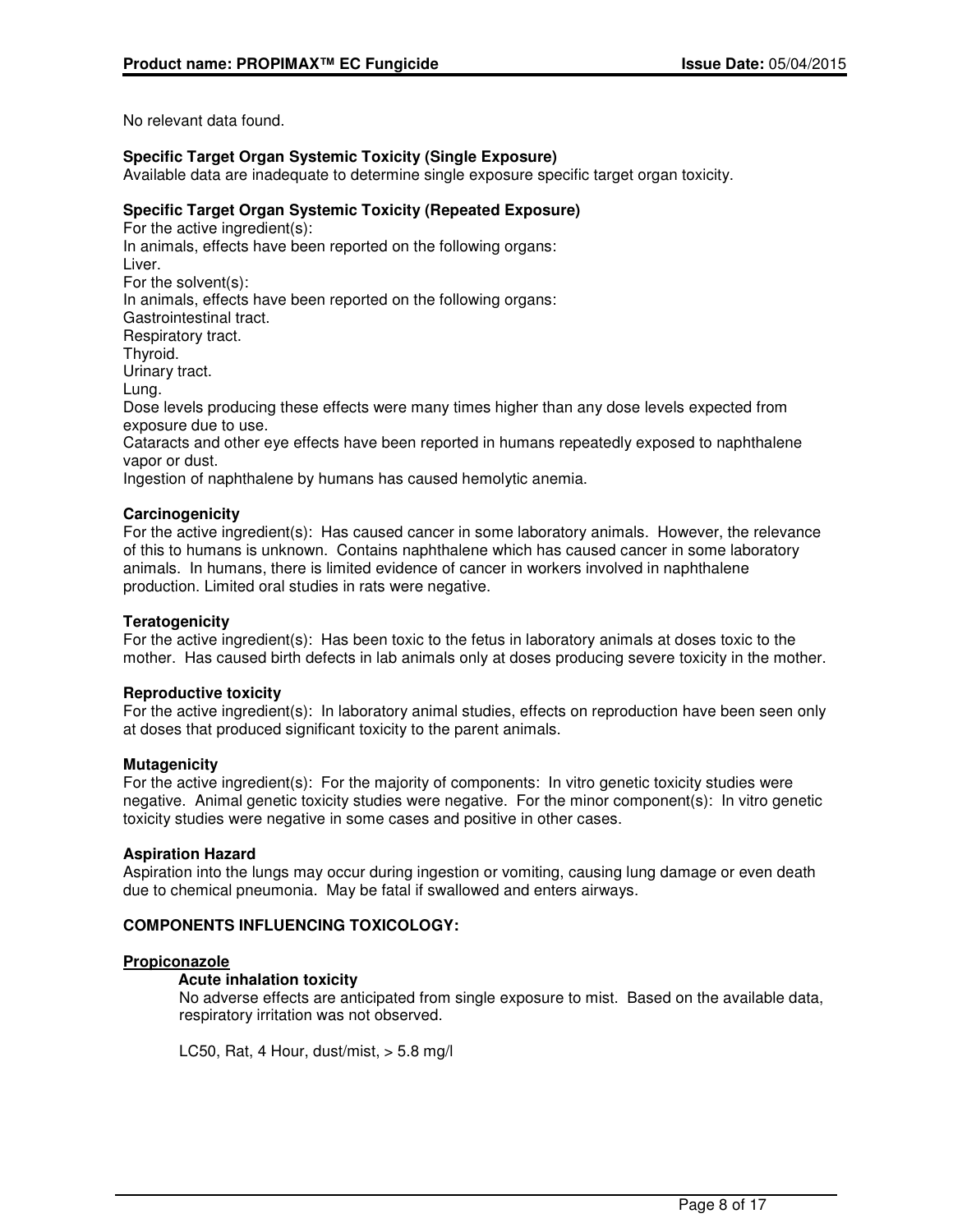# **Heavy aromatic naphtha**

#### **Acute inhalation toxicity**

LC50, Rat, 4 Hour, dust/mist,  $> 4.8$  mg/l

LC50, Rat, 4 Hour, vapour, > 0.2 mg/l No deaths occurred following exposure to a saturated atmosphere.

#### **Naphthalene**

#### **Acute inhalation toxicity**

Excessive exposure may cause irritation to upper respiratory tract (nose and throat). Excessive exposure may cause lung injury. Signs and symptoms of excessive exposure may include: Headache. Confusion. Sweating. Nausea and/or vomiting.

LC50, Rat, 4 Hour, vapour, > 0.41 mg/l The LC50 value is greater than the Maximum Attainable Concentration.

#### **1,2,4-Trimethylbenzene**

#### **Acute inhalation toxicity**

Prolonged excessive exposure may cause serious adverse effects, even death. Excessive exposure may cause irritation to upper respiratory tract (nose and throat) and lungs. May cause central nervous system effects. Symptoms of excessive exposure may be anesthetic or narcotic effects; dizziness and drowsiness may be observed.

LC50, Rat, 4 Hour, vapour, 18 mg/l

## **Propylene glycol**

#### **Acute inhalation toxicity**

Mist may cause irritation of upper respiratory tract (nose and throat). LC50, Rabbit, 2 Hour, Aerosol, 317.042 mg/l No deaths occurred at this concentration.

#### **Balance**

#### **Acute inhalation toxicity**

The LC50 has not been determined.

| Carcinogenicity |              |                                                                      |
|-----------------|--------------|----------------------------------------------------------------------|
| Component       | List         | <b>Classification</b>                                                |
| Naphthalene     | <b>IARC</b>  | Group 2B: Possibly carcinogenic to<br>humans                         |
|                 | US NTP       | Reasonably anticipated to be a human<br>carcinogen                   |
|                 | <b>ACGIH</b> | A3: Confirmed animal carcinogen with<br>unknown relevance to humans. |

# 12. ECOLOGICAL INFORMATION

Ecotoxicological information on this product or its components appear in this section when such data is available.

#### **Toxicity**

#### **Propiconazole Acute toxicity to fish**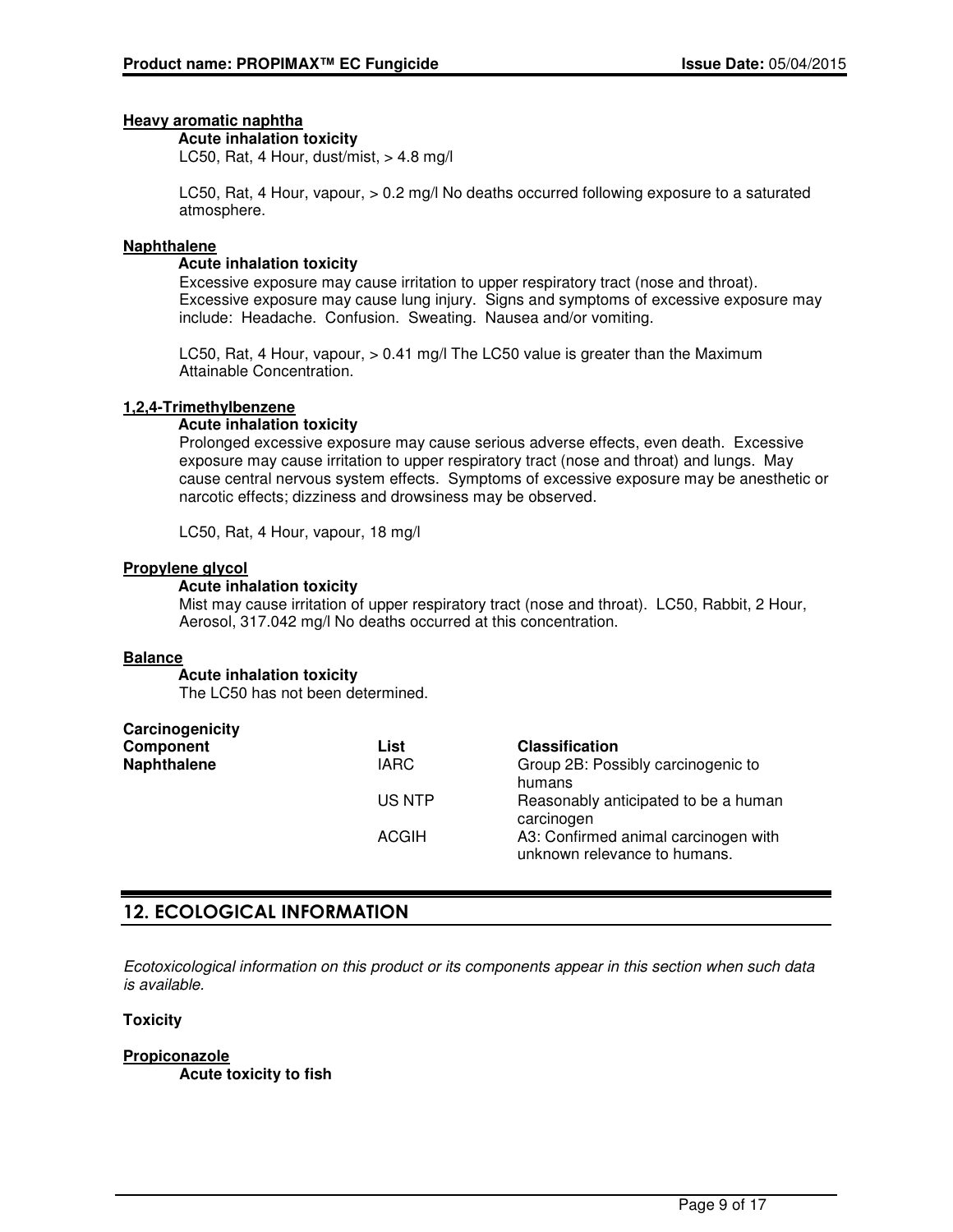Material is highly toxic to aquatic organisms on an acute basis (LC50/EC50 between 0.1 and 1 mg/L in the most sensitive species tested). LC50, Leuciscus idus (Golden orfe), 96 Hour, 5.1 mg/l LC50, Oncorhynchus mykiss (rainbow trout), 96 Hour, 0.83 - 506 mg/l

LC50, Cyprinus carpio (Carp), 96 Hour, 5.7 - 46 mg/l

#### **Acute toxicity to aquatic invertebrates**

LC50, saltwater mysid Mysidopsis bahia, 96 Hour, 0.5 mg/l, Method Not Specified. LC50, scud Gammarus sp., flow-through test, 96 Hour, 1.3 mg/l, Method Not Specified.

#### **Acute toxicity to algae/aquatic plants**

EC50, Pseudokirchneriella subcapitata (green algae), 96 Hour, 0.57 mg/l EC50, diatom Navicula sp., 11 d, 0.093 mg/l

#### **Chronic toxicity to fish**

Cyprinodon variegatus (sheepshead minnow), 100 d, 0.068 mg/l

#### **Chronic toxicity to aquatic invertebrates**

Daphnia magna (Water flea), 21 d, 0.31 mg/l

#### **Toxicity to Above Ground Organisms**

Material is practically non-toxic to birds on an acute basis (LD50  $>$  2000 mg/kg). Material is slightly toxic to birds on a dietary basis (LC50 between 1001 and 5000 ppm). oral LD50, Coturnix japonica (Japanese quail), 1,777 - 2,223 mg/kg dietary LC50, Anas platyrhynchos (Mallard duck), 8 d, > 5,620 ppm contact LD50, Apis mellifera (bees), > 100micrograms/bee oral LD50, Apis mellifera (bees), > 100micrograms/bee

#### **Heavy aromatic naphtha**

#### **Acute toxicity to fish**

Material is slightly toxic to aquatic organisms on an acute basis (LC50/EC50 between 10 and 100 mg/L in the most sensitive species tested). LC50, Gambusia affinis (Mosquito fish), 96 Hour, 811 mg/l

#### **Acute toxicity to algae/aquatic plants**

EC50, Algae, 72 Hour, 21 - 165 mg/l

#### **Naphthalene**

#### **Acute toxicity to fish**

Material is highly toxic to aquatic organisms on an acute basis (LC50/EC50 between 0.1 and 1 mg/L in the most sensitive species tested). LC50, Oncorhynchus mykiss (rainbow trout), 96 Hour, 0.11 mg/l

#### **Acute toxicity to aquatic invertebrates**

EC50, Daphnia magna (Water flea), static test, 48 Hour, 1.6 - 24.1 mg/l

#### **Chronic toxicity to fish**

NOEC, Other, flow-through, 40 d, mortality, 0.37 mg/l

#### **1,2,4-Trimethylbenzene**

#### **Acute toxicity to fish**

Material is moderately toxic to aquatic organisms on an acute basis (LC50/EC50 between 1 and 10 mg/L in the most sensitive species tested).

LC50, Pimephales promelas (fathead minnow), flow-through test, 96 Hour, 7.7 mg/l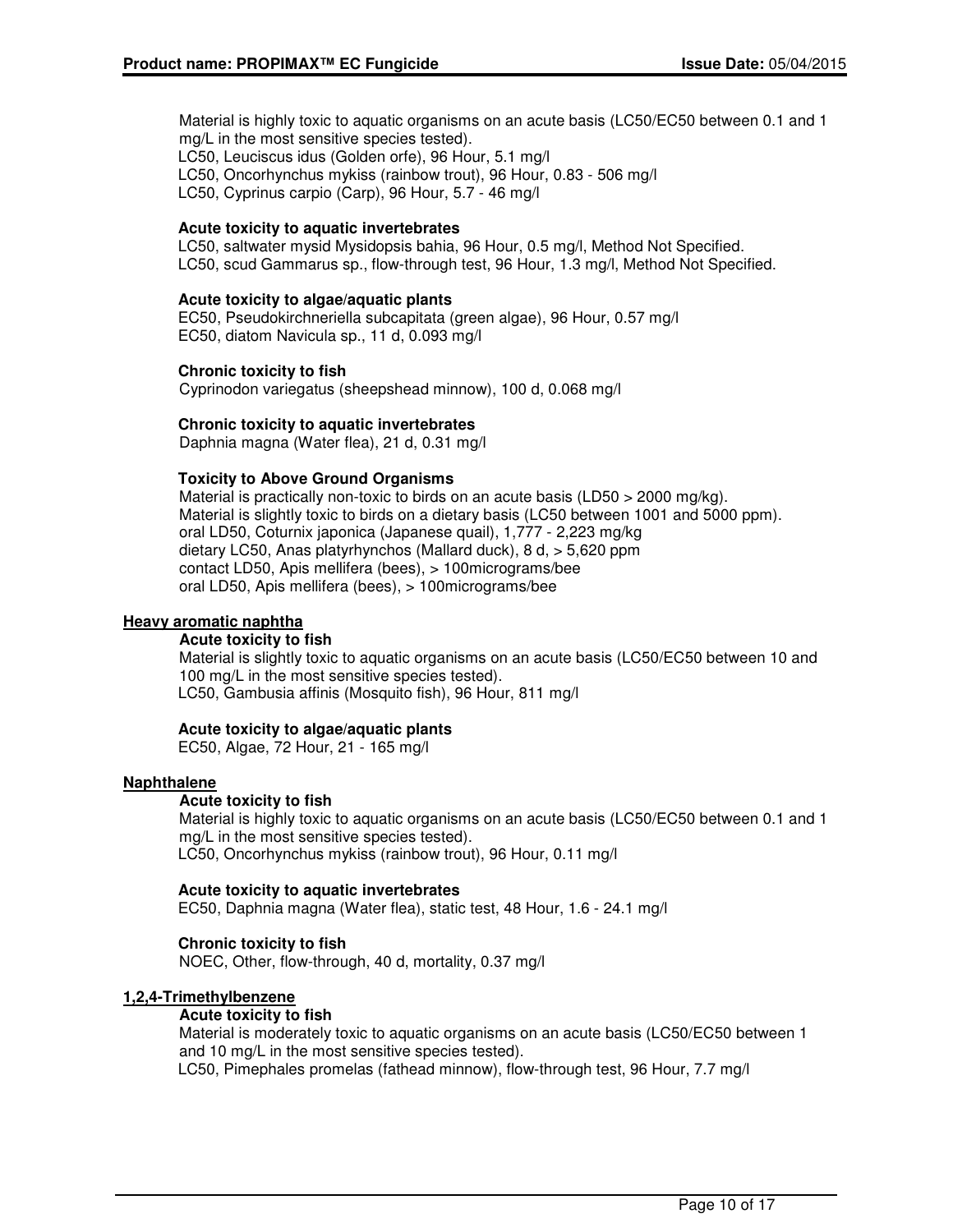#### **Acute toxicity to aquatic invertebrates**

EC50, Daphnia magna (Water flea), 48 Hour, 3.6 mg/l

#### **Propylene glycol**

#### **Acute toxicity to fish**

Material is practically non-toxic to aquatic organisms on an acute basis (LC50/EC50/EL50/LL50 >100 mg/L in the most sensitive species tested). LC50, Oncorhynchus mykiss (rainbow trout), static test, 96 Hour, 40,613 mg/l, OECD Test Guideline 203

#### **Acute toxicity to aquatic invertebrates**

LC50, Ceriodaphnia dubia (water flea), static test, 48 Hour, 18,340 mg/l, OECD Test Guideline 202

#### **Acute toxicity to algae/aquatic plants**

ErC50, Pseudokirchneriella subcapitata (green algae), 96 Hour, Growth rate inhibition, 19,000 mg/l, OECD Test Guideline 201

#### **Toxicity to bacteria**

NOEC, Pseudomonas putida, 18 Hour, > 20,000 mg/l

#### **Chronic toxicity to aquatic invertebrates**

NOEC, Ceriodaphnia dubia (water flea), semi-static test, 7 d, number of offspring, 13,020 mg/l

#### **Balance**

**Acute toxicity to fish** No relevant data found.

#### **Persistence and degradability**

#### **Propiconazole**

**Biodegradability:** No relevant information found.

**Theoretical Oxygen Demand:** 2.01 mg/mg

#### **Photodegradation**

**Test Type:** Half-life (indirect photolysis) **Sensitizer:** OH radicals **Atmospheric half-life:** 5.533 Hour **Method:** Estimated.

#### **Heavy aromatic naphtha**

**Biodegradability:** Material is not readily biodegradable according to OECD/EEC guidelines.

#### **Naphthalene**

**Biodegradability:** Biodegradation under aerobic static laboratory conditions is high (BOD20 or BOD28/ThOD > 40%).

**Theoretical Oxygen Demand:** 3.00 mg/mg

**Biological oxygen demand (BOD)**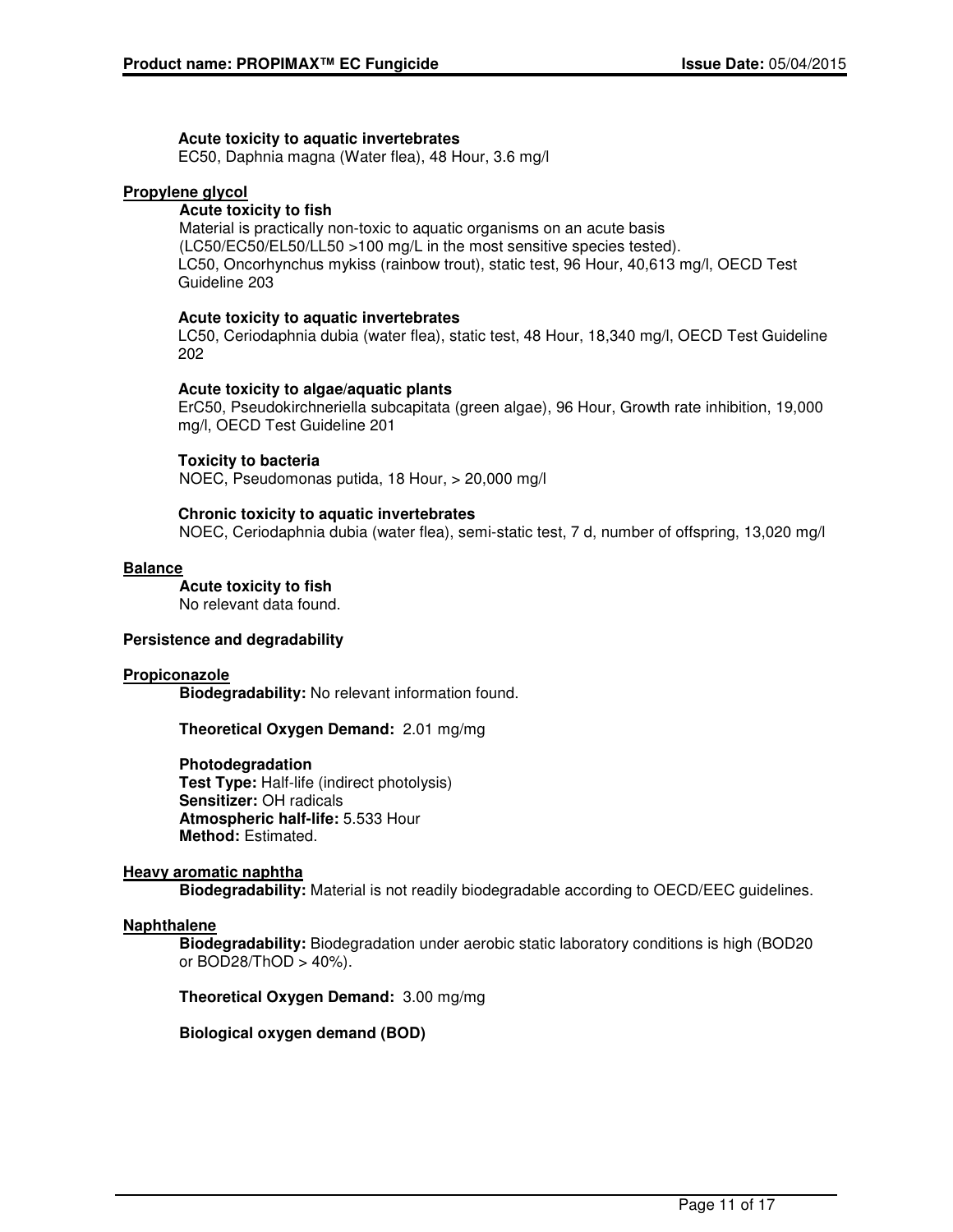| <b>Incubation</b><br>Time | <b>BOD</b> |
|---------------------------|------------|
| 5 d                       | 57.000 %   |
| 10d                       | 71.000 %   |
| 20d                       | 71.000 %   |

#### **Photodegradation**

**Test Type:** Half-life (indirect photolysis) **Sensitizer:** OH radicals **Atmospheric half-life:** 5.9 Hour **Method:** Estimated.

### **1,2,4-Trimethylbenzene**

**Biodegradability:** Material is expected to biodegrade very slowly (in the environment). Fails to pass OECD/EEC tests for ready biodegradability. 10-day Window: Not applicable **Biodegradation:** 4 - 18 % **Exposure time:** 28 d **Method:** OECD Test Guideline 301C or Equivalent

**Theoretical Oxygen Demand:** 3.19 mg/mg

#### **Photodegradation**

**Test Type:** Half-life (indirect photolysis) **Sensitizer:** OH radicals **Atmospheric half-life:** 0.641 d **Method:** Estimated.

#### **Propylene glycol**

**Biodegradability:** Material is readily biodegradable. Passes OECD test(s) for ready biodegradability. Biodegradation may occur under anaerobic conditions (in the absence of oxygen). 10-day Window: Pass **Biodegradation:** 81 % **Exposure time:** 28 d **Method:** OECD Test Guideline 301F or Equivalent 10-day Window: Not applicable **Biodegradation:** 96 % **Exposure time:** 64 d **Method:** OECD Test Guideline 306 or Equivalent

**Theoretical Oxygen Demand:** 1.68 mg/mg

**Chemical Oxygen Demand:** 1.53 mg/mg

## **Biological oxygen demand (BOD)**

| <b>Incubation</b><br>Time | <b>BOD</b> |
|---------------------------|------------|
| 5 d                       | 69.000 %   |
| 10 d                      | 70.000 %   |
| 20 d                      | 86.000 %   |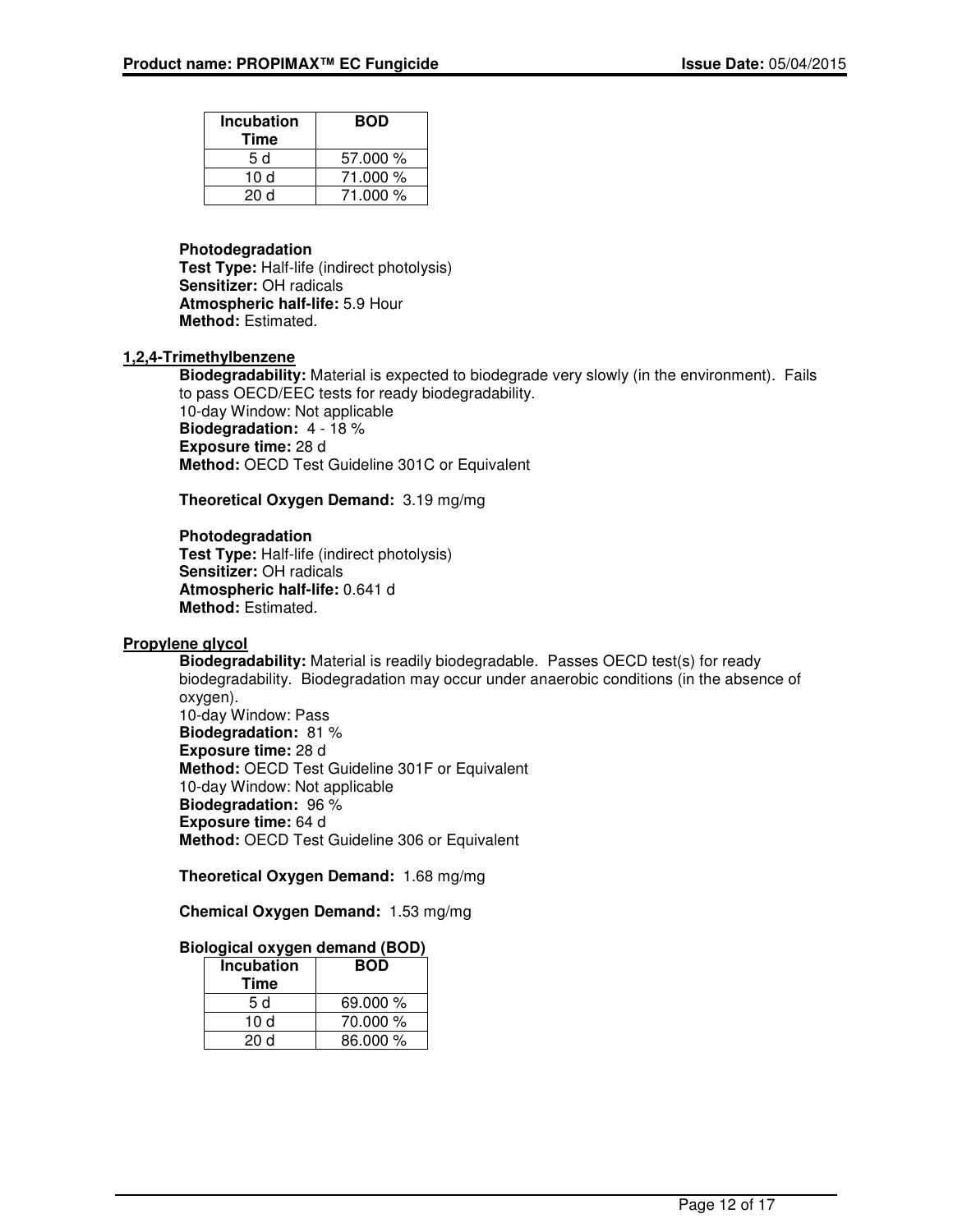**Photodegradation Atmospheric half-life:** 10 Hour **Method:** Estimated.

#### **Balance**

**Biodegradability:** No relevant data found.

#### **Bioaccumulative potential**

#### **Propiconazole**

**Bioaccumulation:** Bioconcentration potential is moderate (BCF between 100 and 3000 or Log Pow between 3 and 5). **Partition coefficient: n-octanol/water(log Pow):** 3.72 Measured

#### **Heavy aromatic naphtha**

**Bioaccumulation:** For similar material(s): Bioconcentration potential is high (BCF > 3000 or Log Pow between 5 and 7).

#### **Naphthalene**

**Bioaccumulation:** Bioconcentration potential is moderate (BCF between 100 and 3000 or Log Pow between 3 and 5).

**Partition coefficient: n-octanol/water(log Pow):** 3.3 Measured **Bioconcentration factor (BCF):** 40 - 300 Fish. 28 d Measured

#### **1,2,4-Trimethylbenzene**

**Bioaccumulation:** Bioconcentration potential is moderate (BCF between 100 and 3000 or Log Pow between 3 and 5).

**Partition coefficient: n-octanol/water(log Pow):** 3.63 Measured **Bioconcentration factor (BCF):** 33 - 275 Cyprinus carpio (Carp) 56 d Measured

#### **Propylene glycol**

**Bioaccumulation:** Bioconcentration potential is low (BCF < 100 or Log Pow < 3). **Partition coefficient: n-octanol/water(log Pow):** -1.07 Measured **Bioconcentration factor (BCF):** 0.09 Estimated.

#### **Balance**

**Bioaccumulation:** No relevant data found.

#### **Mobility in soil**

#### **Propiconazole**

Potential for mobility in soil is medium (Koc between 150 and 500). **Partition coefficient(Koc):** 382 - 1789 Measured

#### **Heavy aromatic naphtha**

No relevant data found.

#### **Naphthalene**

Potential for mobility in soil is medium (Koc between 150 and 500). **Partition coefficient(Koc):** 240 - 1300 Measured

#### **1,2,4-Trimethylbenzene**

Potential for mobility in soil is low (Koc between 500 and 2000). **Partition coefficient(Koc):** 720 Estimated.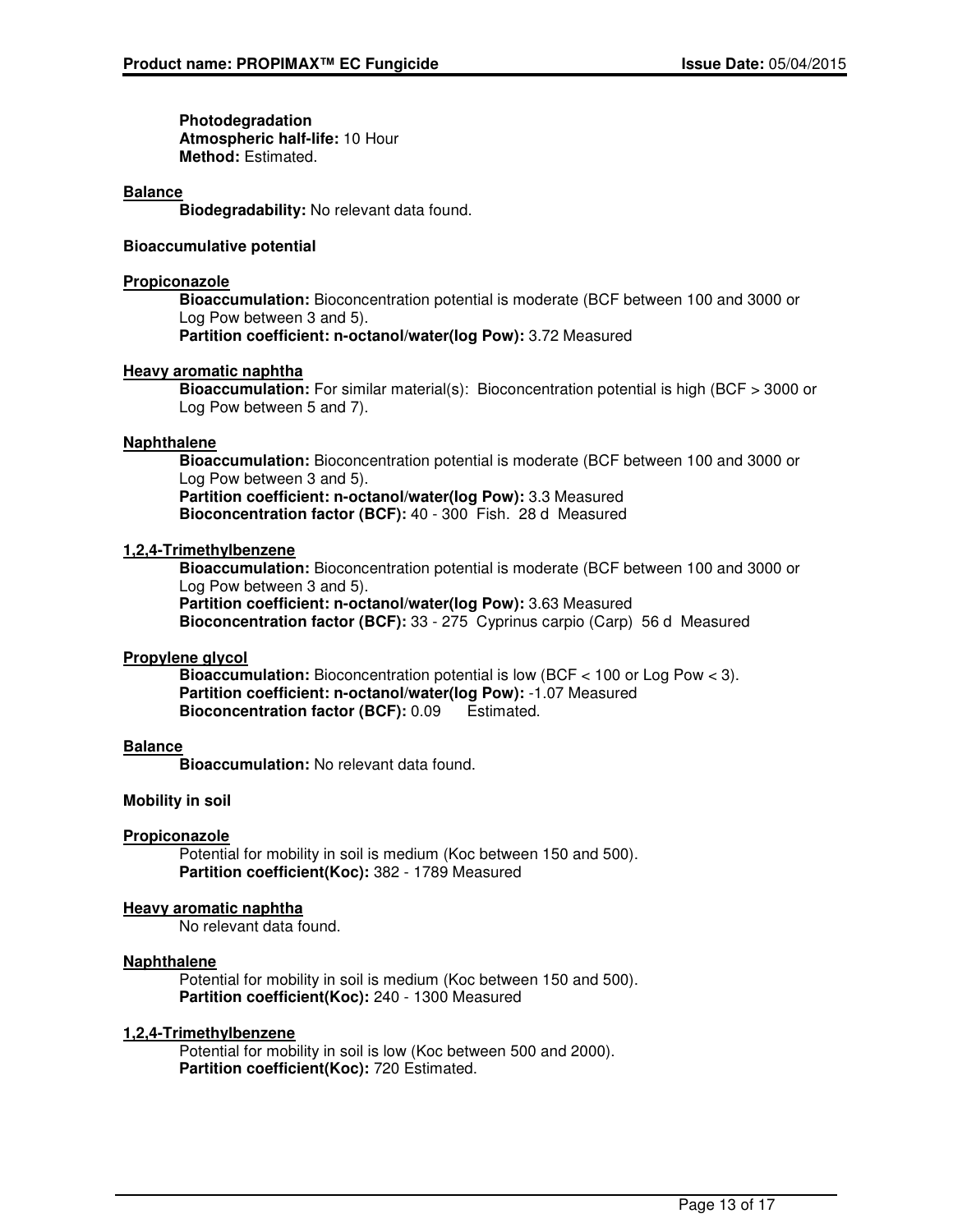### **Propylene glycol**

Given its very low Henry's constant, volatilization from natural bodies of water or moist soil is not expected to be an important fate process. Potential for mobility in soil is very high (Koc between 0 and 50). **Partition coefficient(Koc):** < 1 Estimated.

### **Balance**

No relevant data found.

# 13. DISPOSAL CONSIDERATIONS

**Disposal methods:** If wastes and/or containers cannot be disposed of according to the product label directions, disposal of this material must be in accordance with your local or area regulatory authorities. This information presented below only applies to the material as supplied. The identification based on characteristic(s) or listing may not apply if the material has been used or otherwise contaminated. It is the responsibility of the waste generator to determine the toxicity and physical properties of the material generated to determine the proper waste identification and disposal methods in compliance with applicable regulations. If the material as supplied becomes a waste, follow all applicable regional, national and local laws.

# 14. TRANSPORT INFORMATION

## **DOT**

| Proper shipping name                   | Combustible liquid, n.o.s. (Naphthalene, 1,2,4- |
|----------------------------------------|-------------------------------------------------|
| UN number                              | Trimethylbenzene)<br>NA 1993                    |
|                                        |                                                 |
| Class                                  | <b>CBL</b>                                      |
| Packing group                          | Ш                                               |
| <b>Reportable Quantity</b>             | Naphthalene                                     |
| fication for SEA transport (IMO-IMDG): |                                                 |

# **Classification for SE**

**Packing group III** 

| Proper shipping name                                 | ENVIRONMENTALLY HAZARDOUS SUBSTANCE, LIQUID,<br>N.O.S. (Propiconazole, Naphthalene) |
|------------------------------------------------------|-------------------------------------------------------------------------------------|
| <b>UN number</b>                                     | UN 3082                                                                             |
| <b>Class</b>                                         | 9                                                                                   |
| Packing group                                        | Ш                                                                                   |
| <b>Marine pollutant</b>                              | Propiconazole                                                                       |
| <b>Transport in bulk</b>                             | Consult IMO regulations before transporting ocean bulk                              |
| according to Annex I or II                           |                                                                                     |
| of MARPOL 73/78 and the                              |                                                                                     |
| <b>IBC or IGC Code</b>                               |                                                                                     |
| <b>Classification for AIR transport (IATA/ICAO):</b> |                                                                                     |
| Proper shipping name                                 | Environmentally hazardous substance, liquid,                                        |
|                                                      | n.o.s. (Propiconazole, Naphthalene)                                                 |
| <b>UN number</b>                                     | UN 3082                                                                             |
| <b>Class</b>                                         | 9                                                                                   |
|                                                      |                                                                                     |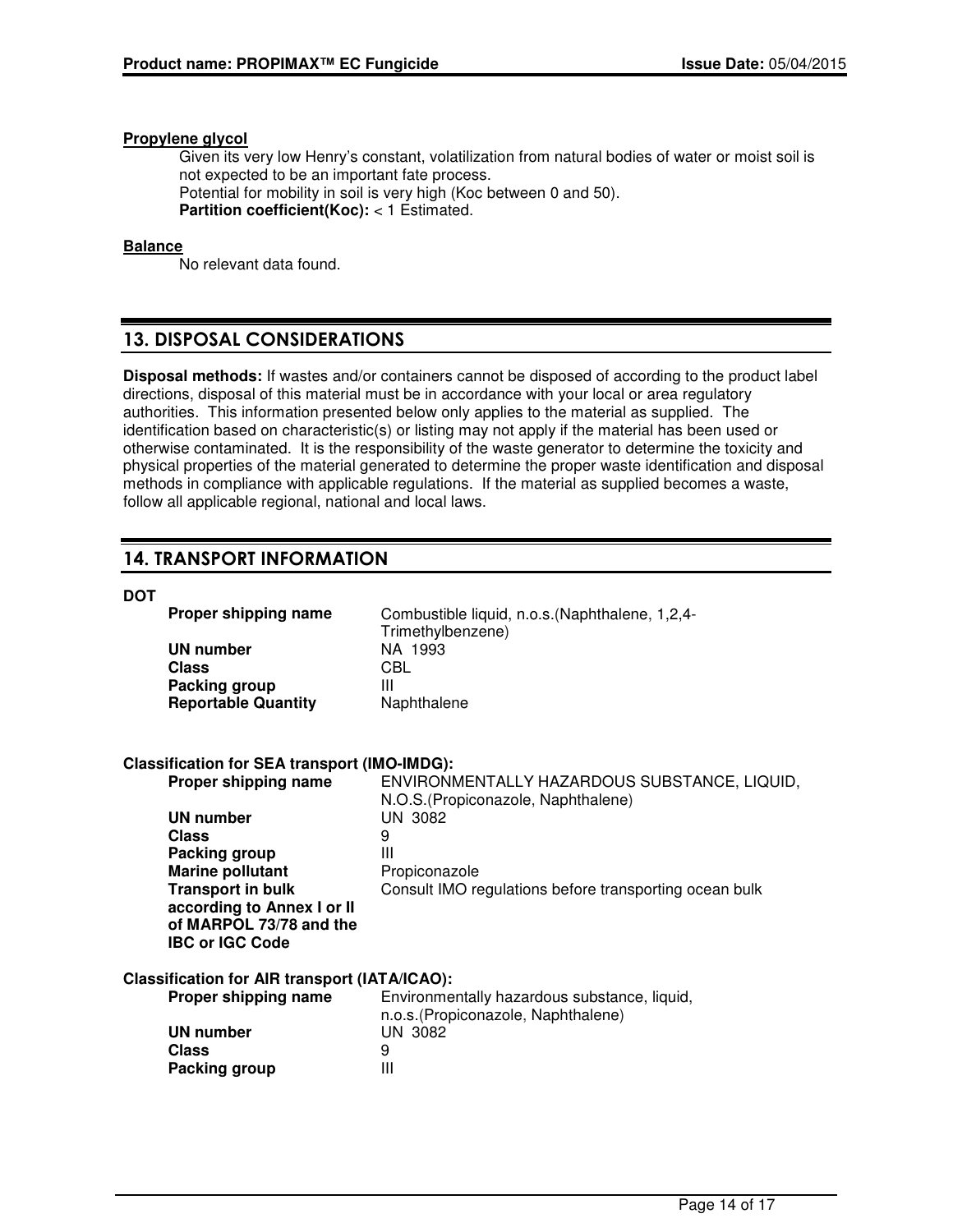This information is not intended to convey all specific regulatory or operational requirements/information relating to this product. Transportation classifications may vary by container volume and may be influenced by regional or country variations in regulations. Additional transportation system information can be obtained through an authorized sales or customer service representative. It is the responsibility of the transporting organization to follow all applicable laws, regulations and rules relating to the transportation of the material.

# 15. REGULATORY INFORMATION

## **OSHA Hazard Communication Standard**

This product is a "Hazardous Chemical" as defined by the OSHA Hazard Communication Standard, 29 CFR 1910.1200.

## **Superfund Amendments and Reauthorization Act of 1986 Title III (Emergency Planning and Community Right-to-Know Act of 1986) Sections 311 and 312**

Fire Hazard Acute Health Hazard Chronic Health Hazard

#### **Superfund Amendments and Reauthorization Act of 1986 Title III (Emergency Planning and Community Right-to-Know Act of 1986) Section 313**

| <b>Components</b>      | <b>CASRN</b> |
|------------------------|--------------|
| 1,2,4-Trimethylbenzene | 95-63-6      |
| Naphthalene            | 91-20-3      |
| Propiconazole          | 60207-90-1   |

# **California Proposition 65 (Safe Drinking Water and Toxic Enforcement Act of 1986)**

WARNING: This product contains a chemical(s) known to the State of California to cause cancer.

#### **Pennsylvania (Worker and Community Right-To-KnowAct): Pennsylvania Hazardous Substances List and/or Pennsylvania Environmental Hazardous Substance List:**

The following product components are cited in the Pennsylvania Hazardous Substance List and/or the Pennsylvania Environmental Substance List, and are present at levels which require reporting.

| <b>Components</b>      | <b>CASRN</b>  |
|------------------------|---------------|
| Naphthalene            | $91 - 20 - 3$ |
| 1,2,4-Trimethylbenzene | 95-63-6       |
| Propylene glycol       | $57-55-6$     |
| Heavy aromatic naphtha | 64742-94-5    |

#### **Pennsylvania (Worker and Community Right-To-KnowAct): Pennsylvania Special Hazardous Substances List:**

To the best of our knowledge, this product does not contain chemicals at levels which require reporting under this statute.

#### **United States TSCA Inventory (TSCA)**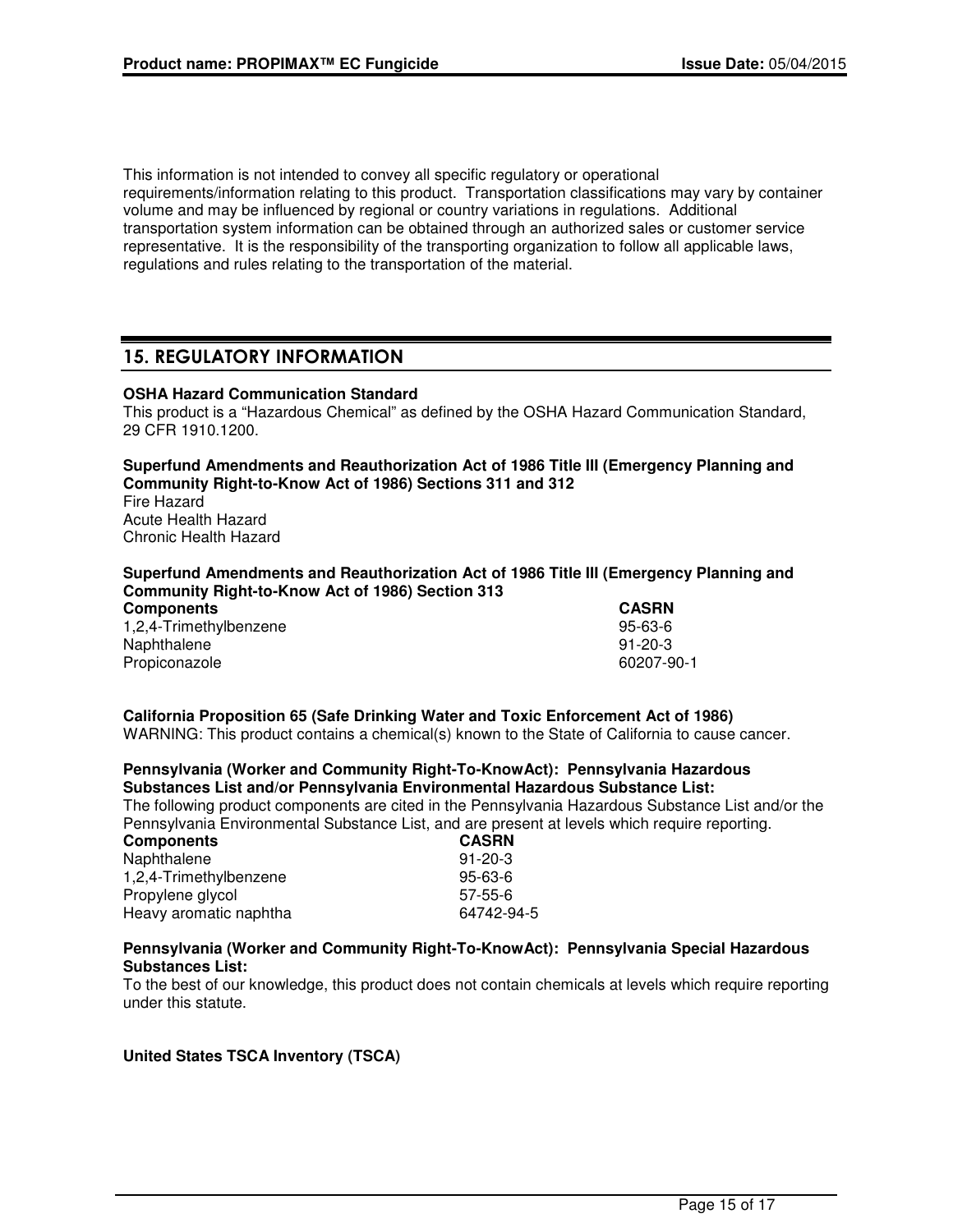This product contains chemical substance(s) exempt from U.S. EPA TSCA Inventory requirements. It is regulated as a pesticide subject to Federal Insecticide, Fungicide, and Rodenticide Act (FIFRA) requirements.

# **Federal Insecticide, Fungicide and Rodenticide Act**

EPA Registration Number: 62719-346

This chemical is a pesticide product registered by the Environmental Protection Agency and is subject to certain labeling requirements under federal pesticide law. These requirements differ from the classification criteria and hazard information required for safety data sheets, and for workplace labels of non-pesticide chemicals. Following is the hazard information as required on the pesticide label:

# WARNING

Causes substantial but temporary eye injury Harmful if swallowed, inhaled or absorbed through the skin. Prolonged or repeated skin contact may cause allergic reactions in some individuals

# 16. OTHER INFORMATION

# **Hazard Rating System**

**NFPA**

| Health | Reactivity |
|--------|------------|
|        |            |

# **Revision**

Identification Number: 101195259 / A211 / Issue Date: 05/04/2015 / Version: 5.0 DAS Code: GF-242

Most recent revision(s) are noted by the bold, double bars in left-hand margin throughout this document.

# **Legend**

| Absorbed via skin | Absorbed via skin                                                   |
|-------------------|---------------------------------------------------------------------|
| ACGIH             | USA. ACGIH Threshold Limit Values (TLV)                             |
| Dow IHG           | Dow Industrial Hygiene Guideline                                    |
| l OSHA Z-1        | USA. Occupational Exposure Limits (OSHA) - Table Z-1 Limits for Air |
|                   | Contaminants                                                        |
| <b>STEL</b>       | Short term exposure limit                                           |
| <b>TWA</b>        | Time weighted average                                               |
| US WEEL           | USA. Workplace Environmental Exposure Levels (WEEL)                 |

# **Information Source and References**

This SDS is prepared by Product Regulatory Services and Hazard Communications Groups from information supplied by internal references within our company.

DOW AGROSCIENCES LLC urges each customer or recipient of this (M)SDS to study it carefully and consult appropriate expertise, as necessary or appropriate, to become aware of and understand the data contained in this (M)SDS and any hazards associated with the product. The information herein is provided in good faith and believed to be accurate as of the effective date shown above. However, no warranty, express or implied, is given. Regulatory requirements are subject to change and may differ